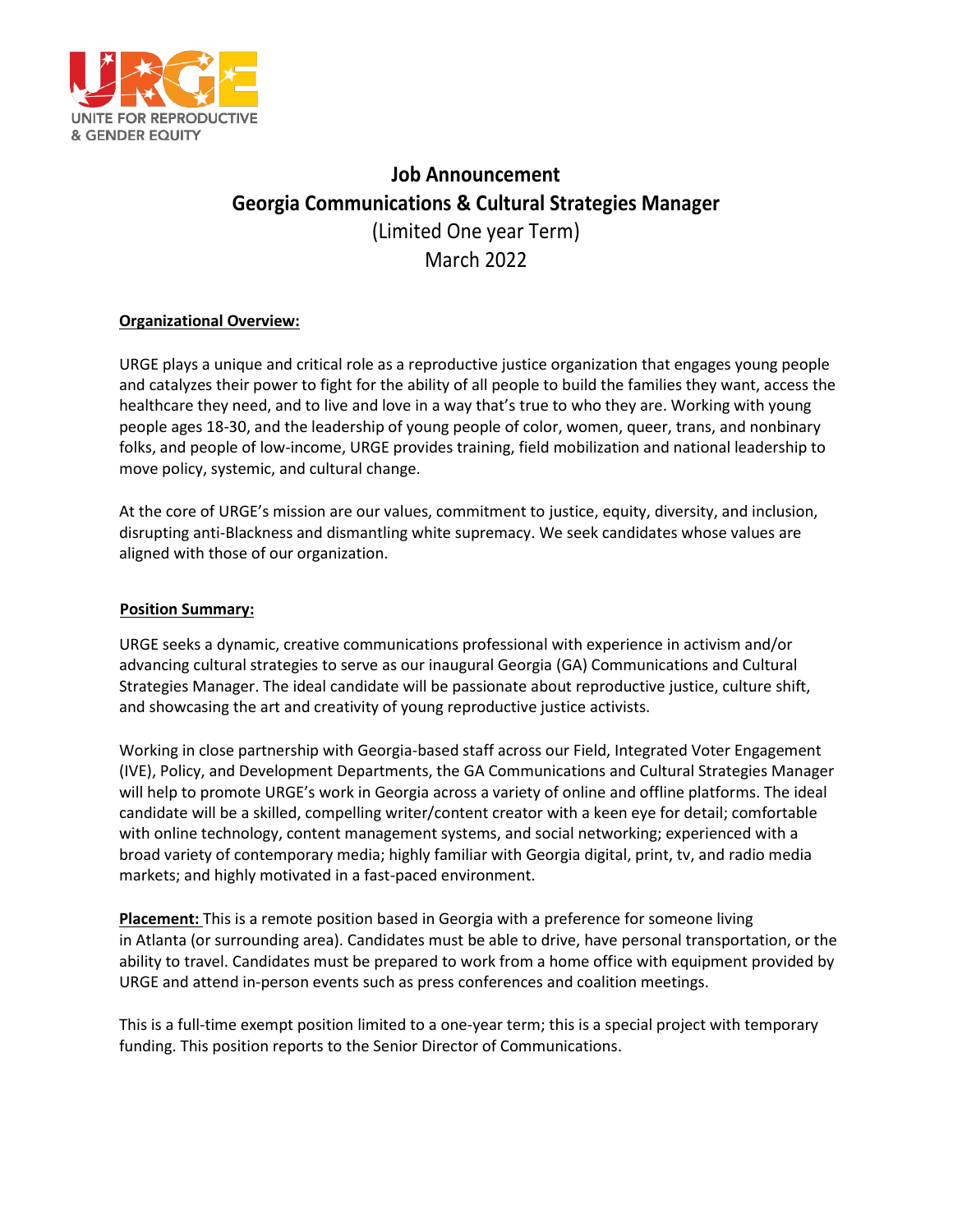## **Responsibilities:**

#### **Writing and Content Creation and Oversight**

- Manage all communications content pertaining to URGE's work in Georgia as well as Georgiarelated news events
- Work with young people in Georgia to promote abortion positivity, racial justice, reproductive justice, and trans liberation through art and cultural strategies
- Write and edit communications content, including brochures, fact sheets, advocacy newsletters, toolkits, and other publications
- Write and edit media materials which may include press releases, op-eds, and letters to the editor
- Help prepare and edit communications pieces, assist with design, production, and dissemination of all URGE materials
- Develop graphics for social media using Adobe, Canva, and other graphic creation platforms

#### **Program Support and Management**

- Provide ongoing communications support for Field, Policy, Voter Engagement, and Development Departments for URGE's work in Georgia
- Train, develop, and support young content creators in collaboration with URGE communications and organizing teams
- Work with Georgia Policy & Movement Building Manager/Director to develop and lead a communications strategy specific to URGE's Georgia policy work

## **Online Activism and Technology**

- Help manage and supervise Georgia social media including pulling metrics, drafting evaluation, and developing tracking reports
- Assist Communications Manager with development, strategy, and management for special projects like Free the Pill Fest and Abortion Positive Tour's online campaign
- Evaluate and launch URGE GA emerging social media platforms
- Contribute to online outreach strategy to strengthen our Georgia network and content reach
- Develop innovative online activism campaigns to engage members and activists
- Create, update, and manage content and design for online and electronic materials
- Assist with mass electronic communications in coordination with other staff
- Support website backend (Word press)

## **Other duties as assigned**

#### **Qualifications:**

- Strong commitment to URGE's mission and values
	- o Support reproductive freedom and promoting youth activism and leadership
	- $\circ$  Commitment to reproductive and gender justice, abortion access for all, queer and trans liberation, building young people's political power, and dismantling white supremacy
	- $\circ$  Commitment to co-creating a work environment that is just, equitable, and inclusive to